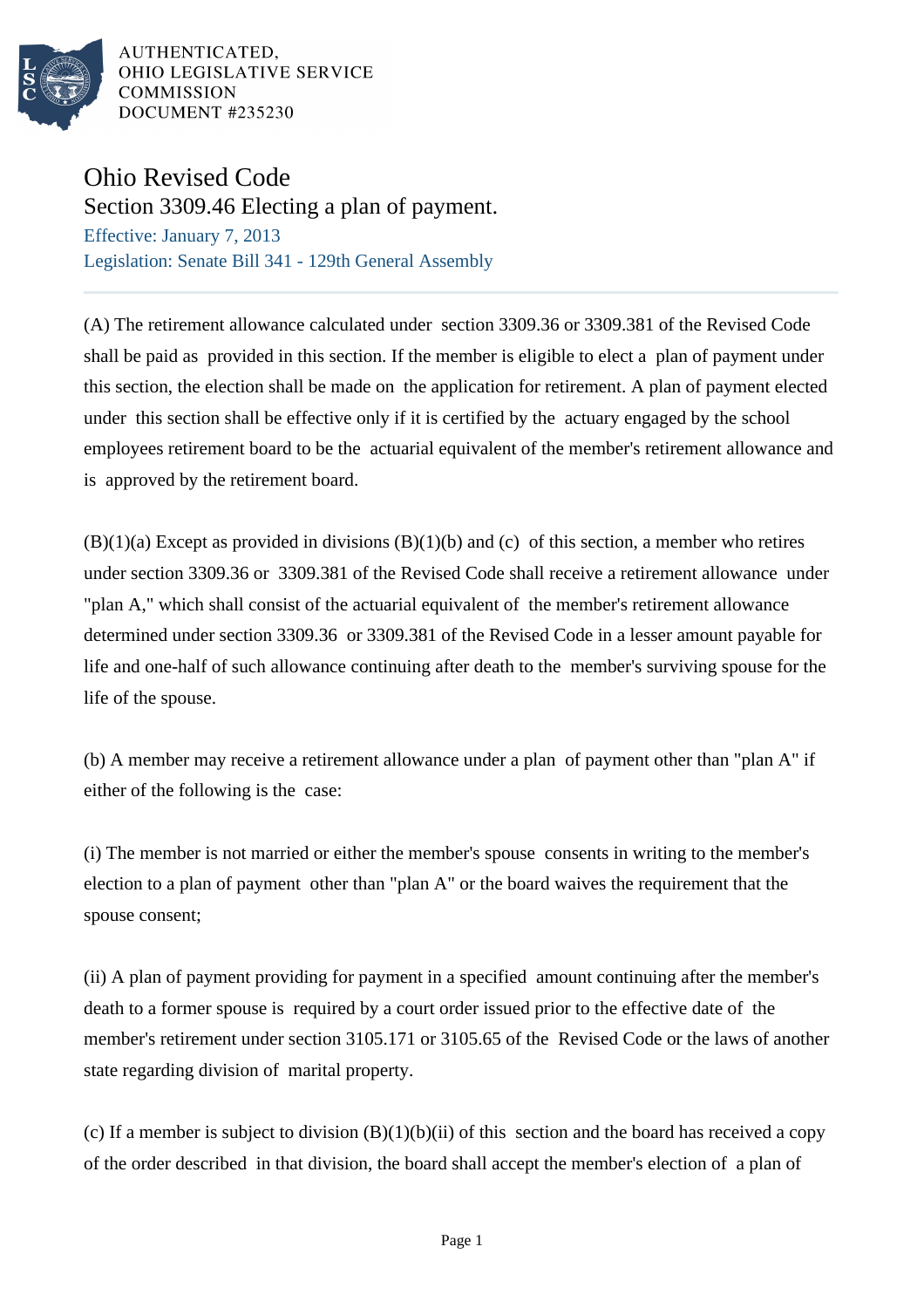

payment under this section only if the member complies with both of the following:

(i) The member elects a plan of payment that is in accordance with the order described in division  $(B)(1)(b)(ii)$  of this section.

(ii) If the member is married, the member elects "plan F" and designates the member's current spouse as a beneficiary under that plan unless that spouse consents in writing to not being designated a beneficiary under any plan of payment or the board waives the requirement that the current spouse consent.

(2) An application for retirement shall include an explanation of all of the following:

(a) That, if the member is married, unless the spouse consents to another plan of payment or there is a court order dividing marital property issued under section 3105.171 or 3105.65 of the Revised Code or the laws of another state regarding the division of marital property that provides for payment in a specified amount, the member's retirement allowance will be paid under "plan A," which consists of the actuarial equivalent of the member's retirement allowance in a lesser amount payable for life and one-half of the allowance continuing after death to the surviving spouse for the life of the spouse;

(b) A description of the alternative plans of payment, including all plans described in divisions (B)(3) and (4) of this section, available with the consent of the spouse;

(c) That the spouse may consent to another plan of payment and the procedure for giving consent;

(d) That consent is irrevocable once notice of consent is filed with the board.

Consent shall be valid only if it is in writing, signed by the spouse, and witnessed by an employee of the school employees retirement system or a notary public. The board may waive the requirement of consent if the spouse is incapacitated or cannot be located or for any other reason specified by the board. Consent or waiver is effective only with regard to the spouse who is the subject of the consent or waiver.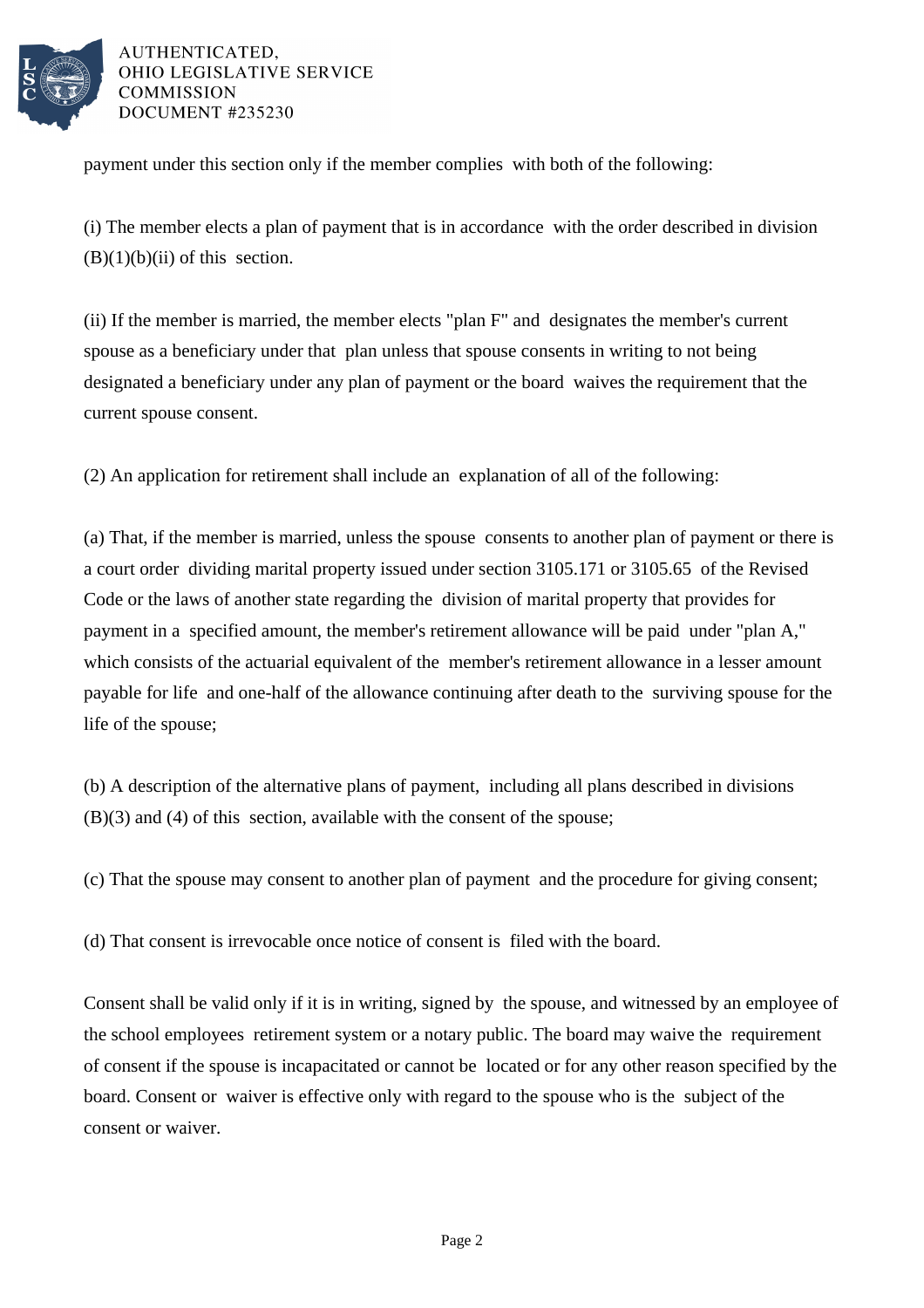

(3) A member eligible to elect to receive a retirement allowance under a plan of payment other than "plan A" shall receive the retirement allowance under the plan described in division (B)(4) of this section or one of the following plans:

(a) "Plan B," which shall consist of an allowance determined under section 3309.36 or 3309.381 of the Revised Code;

(b) "Plan C," which shall consist of the actuarial equivalent of the member's retirement allowance determined under section 3309.36 or 3309.381 of the Revised Code in a lesser amount payable for life and one-half or some other portion of the allowance continuing after death to the member's sole surviving beneficiary designated at the time of the member's retirement, provided that the amount payable to the beneficiary does not exceed the amount payable to the member;

(c) "Plan D," which shall consist of the actuarial equivalent of the member's retirement allowance determined under section 3309.36 or 3309.381 of the Revised Code in a lesser amount payable for life and continuing after death to a surviving designated beneficiary designated at the time of the member's retirement;

(d) "Plan E," which shall consist of the actuarial equivalent of the member's retirement allowance determined under section 3309.36 or 3309.381 of the Revised Code in a lesser amount payable for a certain period from the member's retirement date as elected by the member and approved by the retirement board, and on the member's death before the expiration of that certain period, the member's lesser retirement allowance continued for the remainder of that period to, and in such order, the beneficiaries as the member has nominated by written designation and filed with the retirement board.

Monthly benefits shall not be paid to joint beneficiaries, but they may receive the present value of any remaining payments in a lump sum settlement. If all beneficiaries die before the expiration of the certain period, the present value of all such payments yet remaining in such period shall be paid to the estate of the beneficiary last receiving.

(e) "Plan F," which shall consist of the actuarial equivalent of the member's retirement allowance determined under section 3309.36 or 3309.381 of the Revised Code in a lesser amount payable to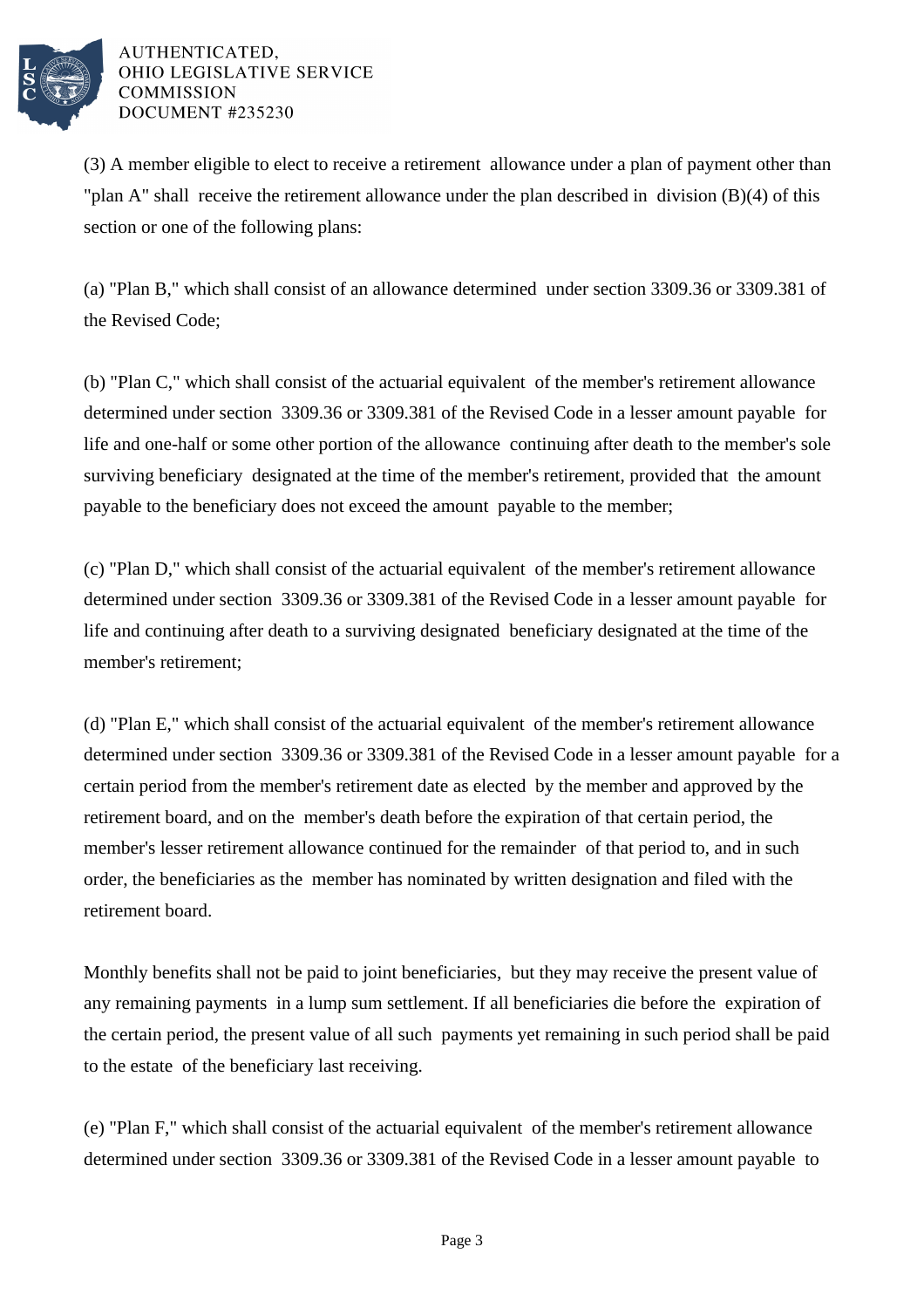

the member for life and some portion of the lesser amount continuing after death to two, three, or four surviving beneficiaries designated at the time of the member's retirement. The portion of the lesser amount that continues after the member's death shall be allocated among the beneficiaries at the time of the member's retirement. If the member elects this plan as required by a court order issued under section 3105.171 or 3105.65 of the Revised Code or the laws of another state regarding the division of marital property and compliance with the court order requires the allocation of a portion less than ten per cent to any person, the member shall allocate a portion less than ten per cent to that beneficiary in accordance with that order. In all other circumstances, no portion allocated under this plan of payment shall be less than ten per cent. The total of the portions allocated shall not exceed one hundred per cent of the member's lesser allowance.

(4)(a) Beginning on a date selected by the board, which shall be not later than July 1, 2004, a member may elect, in lieu of a plan of payment under division (B)(1) or (3) of this section, a plan consisting of both a lump sum in an amount the member designates that constitutes a portion of the retirement allowance payable under a plan described in division (B)(1) or (3) of this section and the remainder of the allowance payable under that plan in monthly payments.

The total amount paid as a lump sum and a monthly benefit shall be the actuarial equivalent of the amount that would have been paid had the lump sum not been selected.

(b) The lump sum amount designated by the member shall be not less than six times and not more than thirty-six times the monthly amount that would be payable to the member under the plan of payment elected under this section had the lump sum not been elected and shall not result in a monthly benefit that is less than fifty per cent of that amount.

(5) An election under division (B)(3) or (4) of this section shall be made at the time the member makes application for retirement.

(6) A member eligible to elect to receive a retirement allowance under a plan of payment other than "plan A" because the member is unmarried who fails to make an election on retirement shall receive a retirement allowance under "plan B."

(C) Until the first payment of any retirement allowance is made, as provided in sections 3309.36 or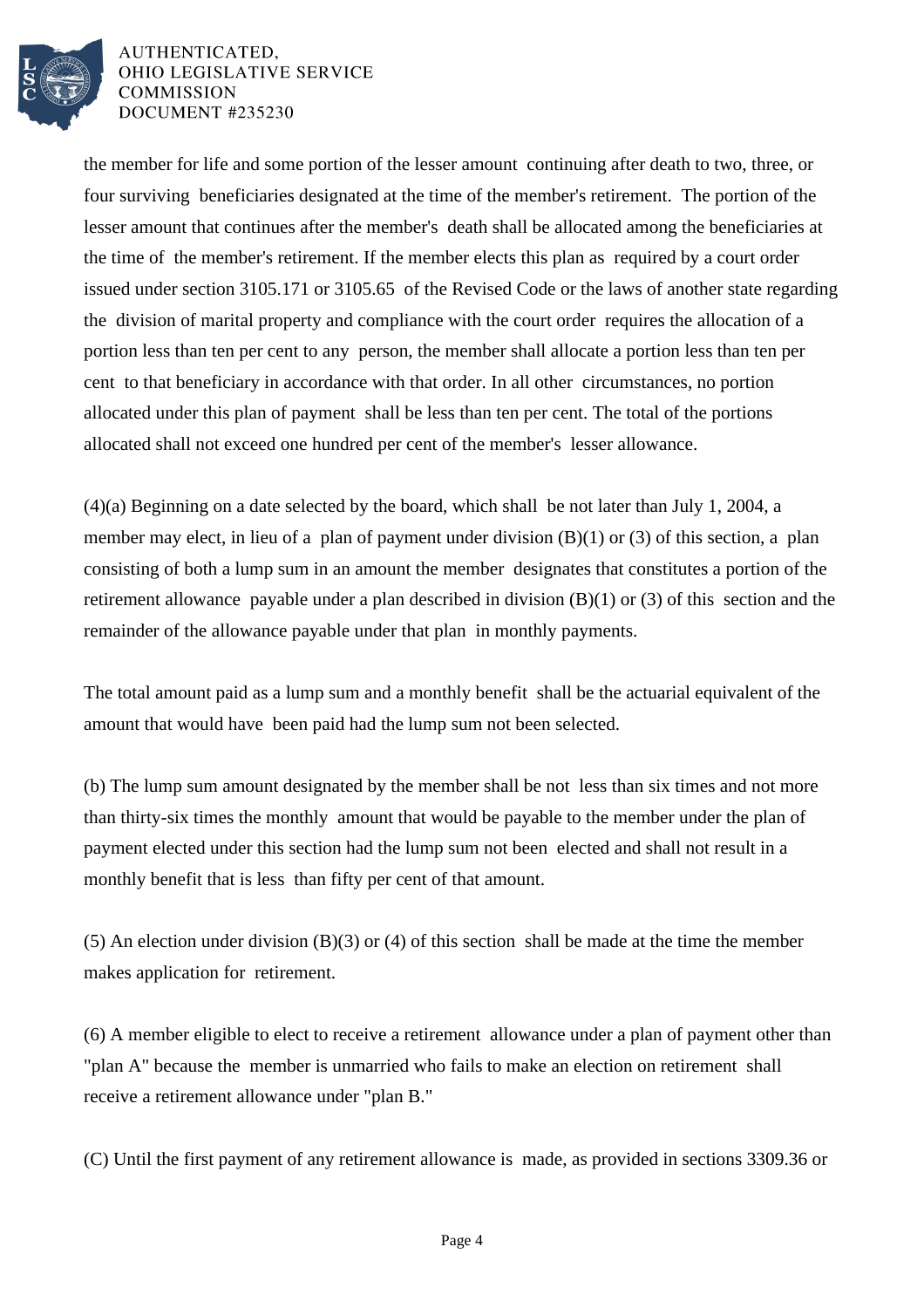

3309.381 of the Revised Code, a member may change the member's election of a payment plan if the election is made in accordance with and is consistent with division (B) of this section.

(D) If the retirement allowances due and paid under the above provisions of this section are in a total amount less than (1) the accumulated contributions, (2) the deposits for additional credit as provided by section 3309.31 of the Revised Code, (3) the deposits for additional annuities as provided by section 3309.47 of the Revised Code, (4) the deposits for repurchase of service credit as provided by section 3309.26 of the Revised Code, (5) the accumulated contributions provided by section 3309.65 of the Revised Code, (6) the deposits for purchase of military service credit provided by section 3309.021 or 3309.022 of the Revised Code, and (7) the deposits for the purchase of service credit provided by section 3309.73 of the Revised Code, standing to the credit of the member at the time of retirement, then the difference between the total amount of the allowances paid and the accumulated contributions and other deposits shall be paid to the beneficiary provided under division (D) of section 3309.44 of the Revised Code.

(E)(1) The death of a spouse or any other designated beneficiary following the member's retirement shall cancel the portion of the plan of payment providing continuing lifetime benefits to the deceased spouse or deceased designated beneficiary. The retirant shall receive the actuarial equivalent of the retirant's single lifetime retirement allowance as determined by the board based on the number of remaining beneficiaries, with no change in the amount payable to any remaining beneficiary.

(2) On divorce, annulment, or marriage dissolution, a retirant receiving a retirement allowance under a plan of payment that provides for continuation of all or part of the allowance after death for the lifetime of the retirant's surviving spouse may elect to cancel the portion of the plan providing continuing lifetime benefits to that spouse. The retirant shall receive the actuarial equivalent of the retirant's single lifetime retirement allowance as determined by the retirement board based on the number of remaining beneficiaries, with no change in the amount payable to any remaining beneficiary. In the case of a member who retires on or after July 24, 1990, the election may be made only with the written consent of the spouse or pursuant to an order of the court with jurisdiction over the termination of the marriage. The election shall be made on a form provided by the board and shall be effective the month following its receipt by the board.